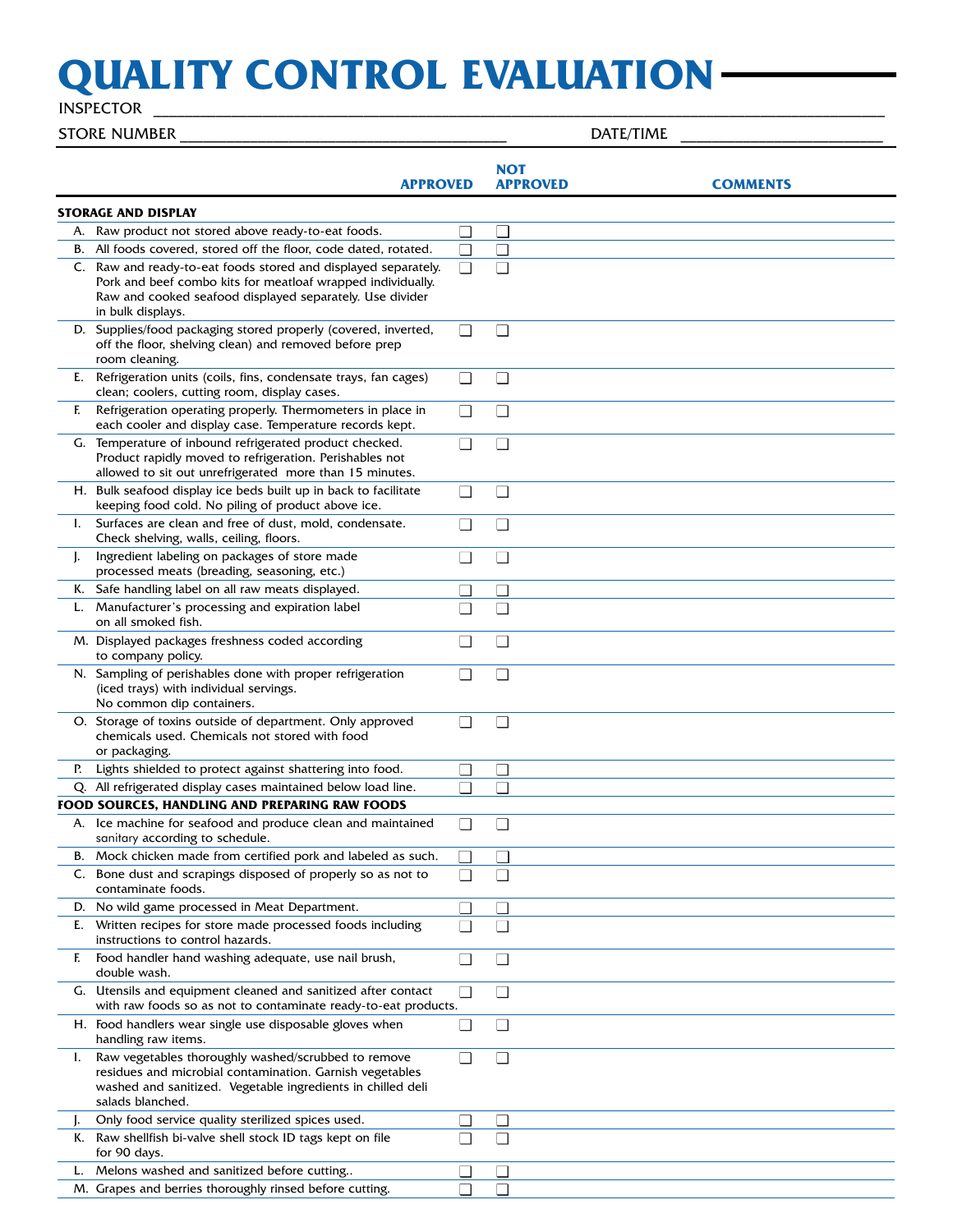## **QUALITY CONTROL EVALUATION**

|    |                                                                                                                                                                                                                                          |              | <b>NOT</b>               |                 |
|----|------------------------------------------------------------------------------------------------------------------------------------------------------------------------------------------------------------------------------------------|--------------|--------------------------|-----------------|
|    | <b>APPROVED</b>                                                                                                                                                                                                                          |              | <b>APPROVED</b>          | <b>COMMENTS</b> |
|    | <b>GROUND MEAT HANDLING AND PREPARING</b>                                                                                                                                                                                                |              |                          |                 |
|    | A. Only meats from acceptable products list used for grinding.                                                                                                                                                                           | $\Box$       | $\Box$                   |                 |
|    | B. Trimmings stored in clean, sanitized, covered lugs.<br>Lugs not overfilled or nested.                                                                                                                                                 | $\Box$       | $\Box$                   |                 |
|    | C. Batch records kept daily.                                                                                                                                                                                                             | $\Box$       | П                        |                 |
|    | D. Grinding and mixing equipment dismantled, cleaned<br>and sanitized daily AND between batches AND<br>between species.                                                                                                                  | П            | П                        |                 |
|    | E. Grinds produced in preferred sequence -<br>round, chuck, beef, turkey, pork.                                                                                                                                                          | $\Box$       | $\Box$                   |                 |
| F. | Next day carryover packages marked down or bonus<br>packed to sell quickly. NO REGRINDS!                                                                                                                                                 | П            | $\Box$                   |                 |
|    | G. Knife and hand hook cleaned and sanitized daily and<br>between batches. Also stored properly in cleanable knife rack.                                                                                                                 | $\Box$       | $\Box$                   |                 |
|    | H. Tables used to prep for grinding cleaned and sanitized<br>daily and between batches.                                                                                                                                                  | $\Box$       | $\Box$                   |                 |
| L. | Grinding area walls, ceiling, floor kept absolutely clean.                                                                                                                                                                               | $\mathbf{L}$ | $\Box$                   |                 |
|    | Separate platters used for grinds and other meats.                                                                                                                                                                                       | П            | П                        |                 |
|    | <b>RECONSTITUTING OR THAWING FOODS</b>                                                                                                                                                                                                   |              |                          |                 |
|    | A. Frozen meats thawed properly in cooler or under<br>cold running water.                                                                                                                                                                | $\Box$       | $\Box$                   |                 |
|    | B. No thawing at room temperature.                                                                                                                                                                                                       | П            | П                        |                 |
|    | <b>HANDLING COOKED PRODUCT</b>                                                                                                                                                                                                           |              |                          |                 |
|    | A. Contact with raw foods strictly avoided. Gloves changed.                                                                                                                                                                              | $\Box$       | $\Box$                   |                 |
| В. | Cooked food not to be handled with same utensils and<br>equipment used for raw foods. Food handlers use clean,<br>sanitized serving utensils.                                                                                            | П            | П                        |                 |
|    | C. Food handlers practice effective hand washing and gloving.                                                                                                                                                                            | $\Box$       | $\Box$                   |                 |
|    | <b>COOLING AND STORAGE</b>                                                                                                                                                                                                               |              |                          |                 |
| А. | Hot foods to be chilled rapidly.                                                                                                                                                                                                         | $\Box$       | $\Box$                   |                 |
| В. | Hot foods not allowed to sit out at room temperature.                                                                                                                                                                                    | $\Box$       | П                        |                 |
|    | C. Cooked foods to be cooled are stored in shallow pans 4"<br>deep uncovered. Cover after cooled.                                                                                                                                        |              | П                        |                 |
|    | D. Hot foods to be cooled to $70^{\circ}$ F within two hours, $40^{\circ}$ F<br>in four hours.                                                                                                                                           |              | $\Box$                   |                 |
|    | E. Ingredients for salad and chilled entrees<br>manufacturing pre-chilled.                                                                                                                                                               | $\Box$       | $\Box$                   |                 |
|    | F. Accurate probe thermometers used to monitor<br>cold temperatures.                                                                                                                                                                     |              | П                        |                 |
|    | G. Temperature recordings logged and checked at minimum daily.                                                                                                                                                                           |              | $\overline{\phantom{0}}$ |                 |
|    | H. Adequate food holding temperatures:                                                                                                                                                                                                   |              |                          |                 |
|    | Chilled, Ready-To-Eat Foods  33-36°F                                                                                                                                                                                                     |              |                          |                 |
| L. | Thermometers in place in all coolers and cases.                                                                                                                                                                                          |              | П                        |                 |
| J. | Large batches of liquids such as soups should be portioned<br>into shallow, heat-conducting, metal pans. You may add ice<br>to soup stocks after cooking. Another method is to place<br>the cooked food into an ice water bath and stir. |              | $\Box$                   |                 |
| K. | Large solid foods should be cut down in size. Your facility may also<br>have a blast chiller. These are specially designed for rapid cooling.                                                                                            | $\Box$       | $\Box$                   |                 |
| L. | Melons pre-chilled for 24 hours before processing.                                                                                                                                                                                       | $\Box$       | $\Box$                   |                 |
|    | <b>CLEANING AND SANITARY MAINTENANCE</b>                                                                                                                                                                                                 |              |                          |                 |
|    | A. Evidence of frequent tabletop, knife, hand dust scraper, and<br>mesh glove cleaning and sanitizing.                                                                                                                                   | $\Box$       | $\Box$                   |                 |
| В. | Food contact surfaces kept in smooth cleanable condition.                                                                                                                                                                                | $\Box$       | $\Box$                   |                 |
|    | C. Use of only "approved" cleaning and sanitizing agents.<br>Sanitizer concentration checked and recorded.<br>200 ppm for quat sanitizer.                                                                                                | П            | П                        |                 |